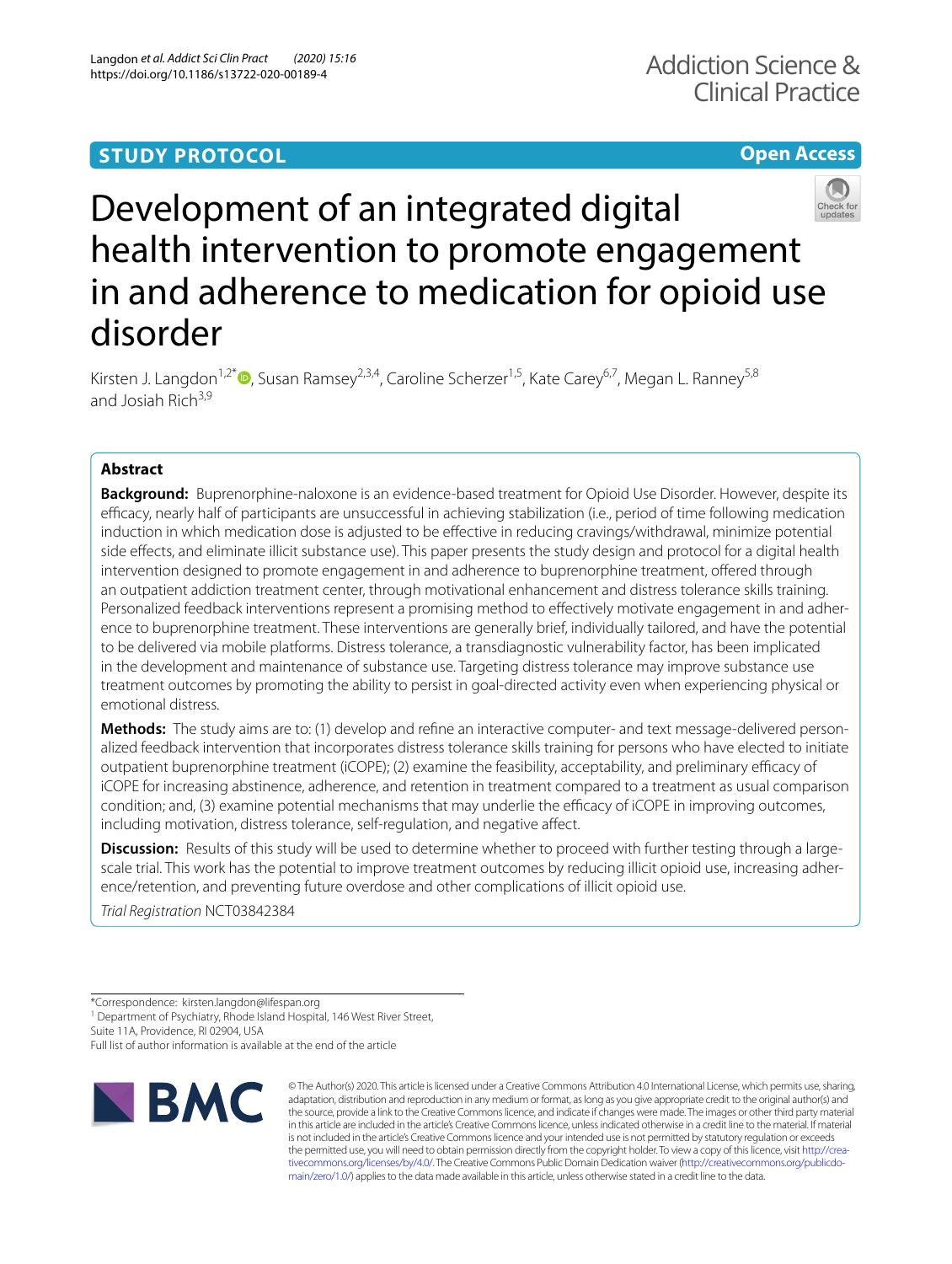**Keywords:** Opioid use disorder, Buprenorphine, Medications for opioid use disorder, Distress tolerance, Motivational enhancement, Mobile treatment

## **Background**

The opioid overdose epidemic continues to surge across the country, resulting in a record number of fatal overdoses in 2017 [[1\]](#page-8-0). With more than 2 million individuals meeting criteria for opioid use disorder (OUD) [\[2](#page-8-1)], there is need to expand access to evidence-based treatments. Medications for opioid use disorder (MOUD) is the current gold standard treatment for this population [[3\]](#page-8-2). Of the FDA-approved MOUD, buprenorphinenaloxone (buprenorphine), a long-acting partial opioid agonist, has grown in popularity because of its more flexible administration through office-based programs [[4\]](#page-8-3). Buprenorphine works by reducing cravings, alleviating withdrawal symptoms, and blocking the euphoric efects of opioids [\[5\]](#page-8-4). Meta-analyses highlight the efectiveness of buprenorphine in reducing adverse outcomes [[6\]](#page-8-5). However, a signifcant proportion of patients return to illicit opioid use and/or discontinue treatment before achieving stabilization (i.e., period of time following medication induction in which medication dose is adjusted to be efective in reducing cravings/withdrawal, minimize potential side efects, and eliminate illicit substance use)  $[5, 7, 8]$  $[5, 7, 8]$  $[5, 7, 8]$  $[5, 7, 8]$  $[5, 7, 8]$  $[5, 7, 8]$  $[5, 7, 8]$ . This is notable as early lapses are related to poor treatment prognosis and retention [\[8](#page-8-7), [50\]](#page-9-0).

A negative reinforcement model of substance use posits that individuals may use opioids to mitigate aversive internal states [[8,](#page-8-7) [9\]](#page-8-8). Consistent with this perspective, negative afect has been cited as a primary precipitant of early lapse among opioid users [\[10](#page-8-9)]. Distress tolerance (DT), defned as the perceived or actual ability to handle uncomfortable physical or emotional states, is a transdiagnostic vulnerability factor implicated in the development and maintenance of afective symptoms/disorders and substance use  $[11, 12]$  $[11, 12]$  $[11, 12]$  $[11, 12]$  $[11, 12]$ . DT involves the ability to withstand negative reinforcement opportunities by exerting control over behavioral responding that would otherwise provide immediate relief from distress [[13](#page-8-12)]. DT is inversely related to a range of drug use outcomes, including frequency and severity of use [[14,](#page-8-13) [15](#page-8-14)], premature termination of treatment [[16\]](#page-8-15), and early lapse/relapse [\[17](#page-8-16), [18\]](#page-8-17). Preliminary work suggests that addressing DT during substance use treatment may improve outcomes by promoting the ability to persist in goal directed activity even when experiencing distress and discomfort [\[19](#page-8-18)].

Personalized feedback interventions (PFI), such as decisional balance feedback, represent a promising method to efectively motivate engagement in and adherence to buprenorphine treatment, particularly among individuals characterized by low DT. Decisional balance feedback involves an evaluation of the advantages/disadvantages of engaging in a certain behavior (e.g., opioid use), compared to the advantages/disadvantages of an alternative behavior (e.g., abstinence), and also offers strategies for changing problematic behavior (e.g., DT skills training) [[20,](#page-8-19) [21](#page-8-20)]. Although PFIs have shown promise for reducing substance use across a variety of adult populations [[21](#page-8-20), [22\]](#page-8-21), no integrated protocols exist to enhance motivation and facilitate DT skills training among individuals with OUD.

Given that negative internal states may occur in participants' natural environments in response to drug cues, stressors, or the context of withdrawal, this population may beneft from a motivational and DT-based intervention that can be delivered on a mobile platform. In the United States almost 95% of adults own a mobile phone [ $23$ ]. Text message interventions have demonstrated efficacy for health promotion and behavior change, with personalized messages showing the greatest beneft [\[24](#page-8-23)]. These platforms also offer the advantage of being delivered outside of structured treatment sessions and allow for the content, timing, and frequency of messages to be individually tailored to times when certain skills and motivational reminders are most salient [[25](#page-8-24)].

This paper describes the study design and procedures for a behavioral treatment development trial that examines the feasibility, acceptability, and preliminary efficacy of a digital health intervention (iCOPE) designed to promote engagement in and adherence to buprenorphine through motivational enhancement and DT skills training among individuals initiating outpatient addiction treatment.

## **Methods**

## **Study design overview**

The current study meets the objectives of Stage I of the NIDA Behavioral Therapies Development Program, which provides a conceptual framework grounded in basic science, for intervention development [\[26](#page-8-25)]. Stage I includes two phases—Stage 1A and Stage 1B. Stage 1A involves the creation of a new intervention, while Stage 1B establishes feasibility through pilot testing [[26\]](#page-8-25). In Phase 1 (Stage 1A), our team will develop and refne, through formative evaluation, an interactive computer- and text message-delivered PFI that incorporates DT skills training for persons who have elected to initiate outpatient buprenorphine (iCOPE). Specifcally, this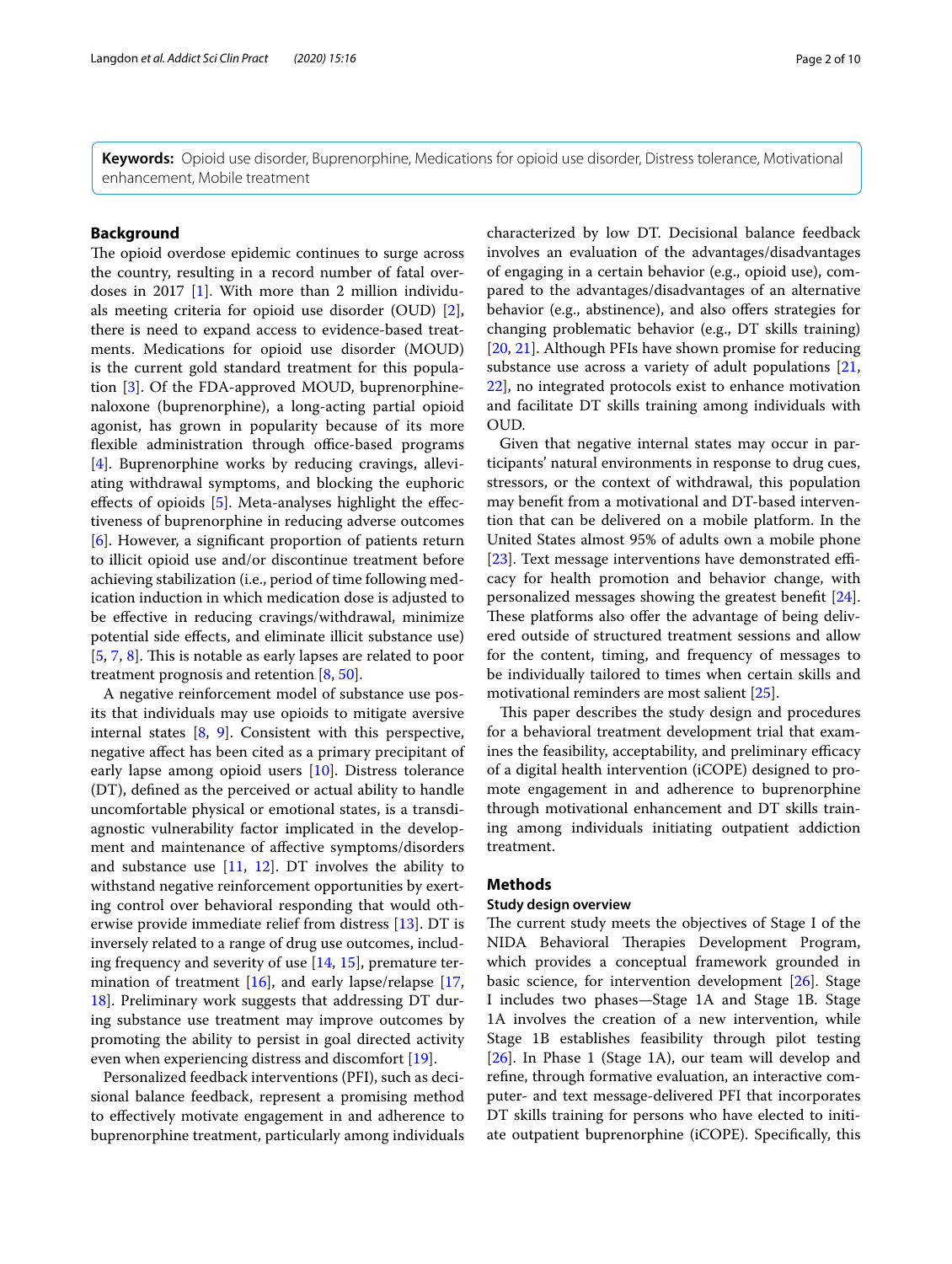intervention is designed to promote medication induction and stabilization following standard clinic intake procedures. All participants will receive standard outpatient buprenorphine treatment, including medication visits, counseling, case management, and peer recovery (treatment as usual; TAU). In Phase 2 (Stage 1B), we will conduct a pilot randomized controlled trial. Eighty patients with a history of OUD, actively seeking outpatient buprenorphine, will be randomly assigned to iCOPE or TAU, using a 3:1 randomization ratio. We propose a 3:1 randomization ratio to maximize the information gained about the iCOPE intervention while including a comparison condition. All participants will complete assessments at treatment initiation as well as 1-, 4-, 8 and 12-weeks post-initiation. These data will be used to inform the development of a large-scale, fully-powered trial. At the time of this report, recruitment for Stage 1A is ongoing.

## **Stage 1A**

Qualitative, in-depth, individual interviews are currently being conducted with patients actively engaged in buprenorphine treatment (target  $N=24$ ). The sample is balanced by gender, primary type of opioid use (prescription pills; heroin), and phase of recovery [early  $(\leq 8$  weeks of treatment) vs. late (>8 weeks of treatment)]. Interviews will continue until saturation is achieved. Following informed consent, demographic and clinical data are obtained. Interviews are conducted by the Principal Investigator (KJL) or a trained Research Assistant, and follow a semi-structured interview protocol that stems from primary research questions and project goals. Specifc questions focus on participants' use of computers, mobile phones, and other technologies; prior engagement in MOUD; barriers/facilitators to engaging in MOUD; reactions to and perceived usefulness of proposed intervention; and preferences, benefts, and likelihood of engaging in digital health interventions. All interviews are conducted in a private office to ensure confdentiality and are digitally recorded. Each interview takes approximately 60–90 min to complete; participants receive a \$30 gift card for their time/efort. Interviews are transcribed by a professional agency, and the written transcripts are later reviewed to resolve discrepancies.

Qualitative analyses will be conducted to inform intervention development and refnement. Both thematic (deductive) and data driven (inductive) codes will be utilized. Deductive codes will be drawn from the topics in questions used to facilitate the interviews; inductive codes will capture additional concepts that emerge from the participants. Early interviews will be coded by three team members, until stability of the coding structure is reached. All interviews thereafter will be independently coded by two team members using the coding scheme, then compared to ensure agreement. Agreed upon codes will be entered into NVivo. Throughout the process, a framework matrix will be created. This data reduction tool, a matrix of cases and themes based on interview debriefs and individual interview codes, will be used to track emergent ideas and concepts that impact intervention design and future interviews [\[27](#page-8-26)[–29\]](#page-8-27). After every few interviews, research team members will examine the framework matrix, identify reoccurring major themes, make changes to intervention content as appropriate, then test the edits in subsequent interviews. This method will allow for quick, iterative turnaround of participant feedback to intervention edits and modifcations of interview questions.

We will further refne the intervention by recruiting an additional 16 participants for open pilot testing. These participants will be in the initial 8 weeks of treatment and will be balanced by gender and primary type of opioid use. At the end of the iCOPE intervention, semi-structured interviews, in combination with measures of protocol adherence, will be used to evaluate and then improve upon the intervention's appropriateness and comprehensibility. During the interviews, participants will be queried about their comfort with technology (computer and text message); ease of using the technology formats; level of understanding of intervention content; perceived usefulness of material; satisfaction with format and content; likelihood of recommending the intervention; likelihood of continued use; and suggestions for improvement. To guide refnements, we will collect data on the feasibility and acceptability of the intervention. Feasibility will be determined by assessing study recruitment and refusal rates, intervention completion, follow-up rates, and rates of study attrition. Acceptability will be determined by the (a) System Usability Scale, a participant-completed, reliable and valid metric for measuring usability and accepta-bility of technologies; [\[30](#page-8-28)[–32](#page-9-1)] and (b) Relative Subjective Count, the quotient of the participant's estimate of the number of times the system delivers a text, divided by the number of texts actually delivered [\[33\]](#page-9-2). All proposed changes will be integrated into the fnal version of iCOPE for testing in Phase 2.

## **Stage 1B**

Stage 1B will employ a randomized controlled trial design to pilot test iCOPE relative to the TAU control condition (see description of treatment conditions below). Adult patients  $(N=80)$  meeting eligibility criteria will be randomly assigned to either the iCOPE or TAU conditions.

Following the initial evaluation, in which patients are admitted to buprenorphine treatment, staff will refer potentially eligible patients to study personnel. Interested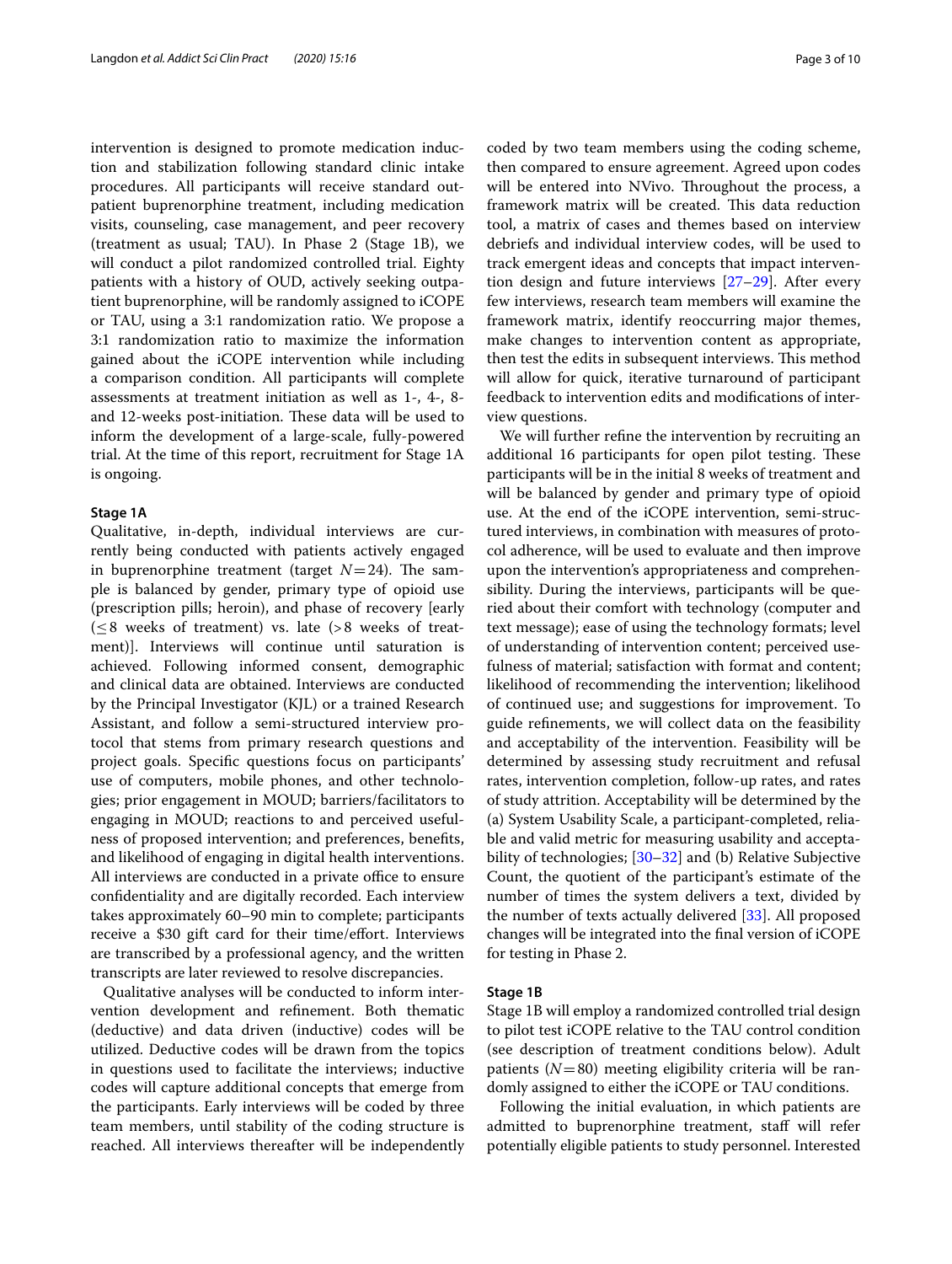participants will meet with study personnel in a private setting at the clinic. Informed consent will be obtained, and fnal eligibility will be determined. Eligible participants will complete a baseline assessment, including two brief behavioral measures of DT (Mirror Tracing and Breath Holding; see Assessments). Participants will then be randomly assigned to iCOPE or TAU. Participants in the iCOPE condition will complete the brief computerized intervention. They will also be informed about the text message element of the intervention and instructed in these procedures. We will recruit 80 participants who will be assigned to condition at a 3:1 ratio, with 60 participants assigned to iCOPE and 20 participants assigned to TAU. Participants will be scheduled to return to the clinic for follow-up appointments consisting of an online survey, behavioral DT measures, and urine collection. Follow-ups will occur at 1-, 4-, 8- and 12-weeks posttreatment initiation.

## **Participants**

Participants will include 80 males and females between the ages of 18 and 75 initiating OUD treatment, specifcally the use of buprenorphine. For inclusion, participants must meet current Diagnostic and Statistical Manual of Mental Disorders, 5th Edition (DSM-5), criteria for OUD and have access to a cell phone with text message capability. To reduce the risk of adverse events and potential confounds, we will employ the following exclusion criteria: (1) active suicidality and/or psychosis that would interfere with the ability to participate in the intervention, (2) not fuent in English as translation is beyond the current study resources, and (3) limited mental capacity or inability to provide informed written consent.

## **Study setting**

The Lifespan Recovery Center at Rhode Island Hospital will serve as the proposed recruitment site. The Lifespan Recovery Center is an outpatient addiction treatment program that offers buprenorphine and ancillary services  $(e.g.,*counting*,*case* management, *peer recovery*). The$ clinical team includes: four physicians, four therapists, a case manager, and a peer recovery specialist. On average, there are approximately 20 new patient admissions per month. As part of routine clinical care at the Lifespan Recovery Center, patients typically attend an intake evaluation and medication induction appointment, followed by weekly follow-up visits for the initial 8 weeks of treatment (stabilization). Once stabilized, patients continue to attend monthly follow-up appointments for the duration of treatment.

## **Compensation and retention**

In an effort to bolster study retention, we have aligned study follow-up assessments with routine clinic visits. Additionally, follow-up reminders will occur via emails, telephone calls, and text messages. Participants will earn a \$25 gift card for completing the initial assessment and a \$20 gift card for completing each follow-up assessment. Participants completing all required follow-ups will earn an additional \$25 gift card. Participants have the potential to earn up to \$130 for completing all study assessments.

## **Intervention conditions iCOPE**

iCOPE will involve two delivery modes: computer and text message (see Fig.  $1$ ). The proposed intervention will initially target motivational processes in combination with introductory strategies for managing physical and emotional distress through a single, brief, computerdelivered, session followed by 8 weeks of theoreticallyinformed text messages intended to enhance motivation and promote DT (see Table [1](#page-4-1)).

The initial intervention phase will be delivered via computer following routine intake procedures at the recruitment site. We elected to have participants complete the computer-based intervention on-site, instead of allowing participants to complete independently on their own device, to optimize fdelity of the intervention given that it is a Stage 1 trial. We will evaluate participant preference for computer delivery in the open pilot trial to determine if expanding the intervention to home devices is warranted in the future. iCOPE will be presented in a way that encourages participants to be mindful of their behaviors in a non-confrontational manner. The intervention has two aims: (a) engage patients in a decisional balance exercise designed to evaluate the perceived advantages/disadvantages of making a behavior change (abstinence from opioids, adhering to buprenorphine) to enhance motivation and (b) provide concrete strategies to better tolerate emotional and physical discomfort to persist with identifed behavioral goals while initiating treatment. First, participants will be guided through a decisional balance exercise and queried about perceived barriers to treatment. Next, this information will be summarized to deliver feedback about personal motivators and recommended DT coping skills.

The second intervention phase will be delivered via text message and will focus on (a) promoting motivation for abstinence over and above the reinforcing efects of opioids and (b) emphasizing adaptive strategies for tolerating physical and psychological discomfort. To do this, text messages will be strategically delivered during the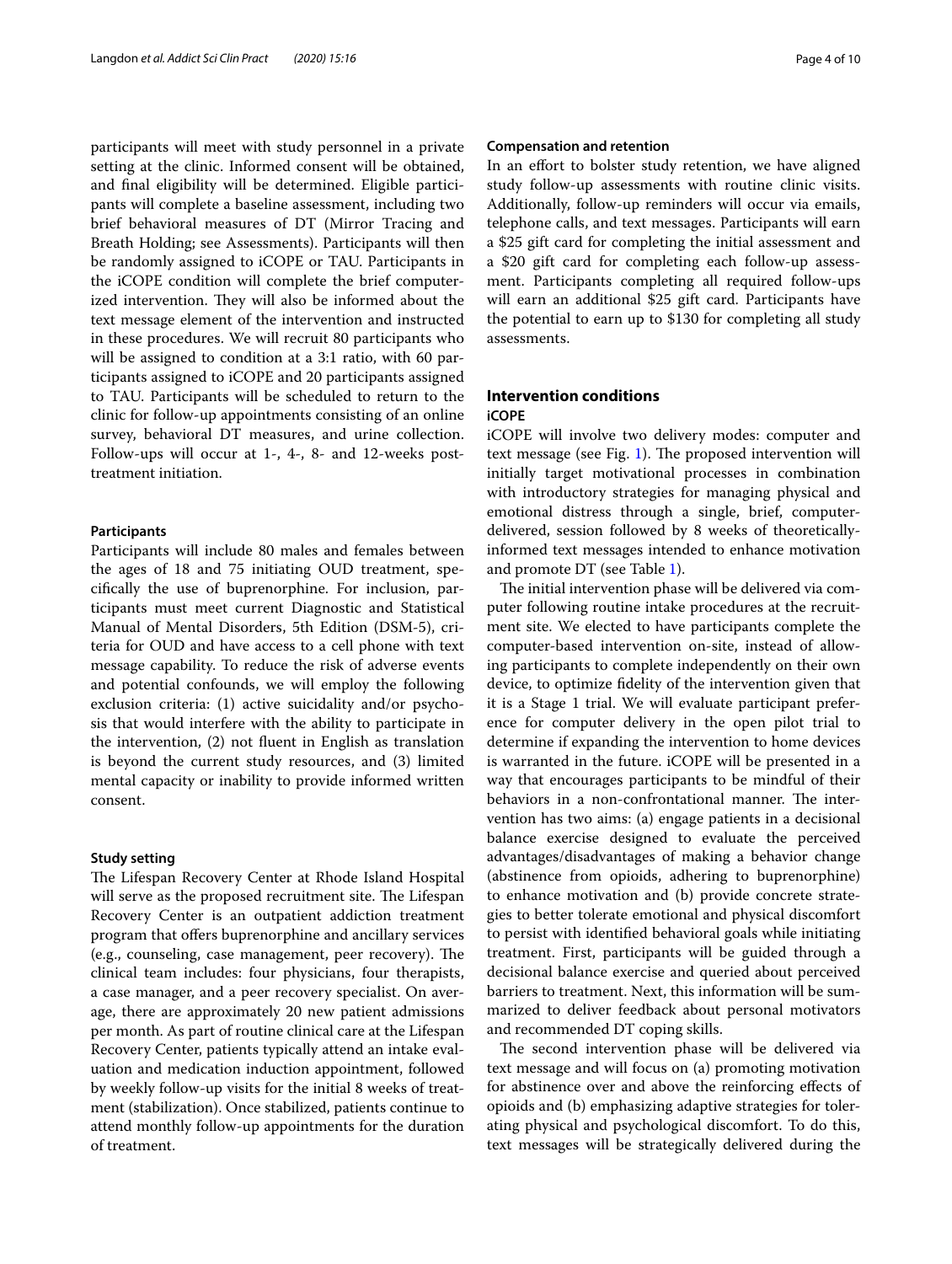

## <span id="page-4-1"></span><span id="page-4-0"></span>**Table 1 Description of iCOPE treatment content**

| type | Intervention Computer intervention components                                                                       | Text message intervention components                                                   |  |
|------|---------------------------------------------------------------------------------------------------------------------|----------------------------------------------------------------------------------------|--|
| PFI  | Evaluate advantages and disadvantages of behavior change                                                            | Reminders of the advantages of behavior change elicited during<br>initial intervention |  |
|      | Elicit recognition of problem and motivating factors for change                                                     | Reminders of personal motivators                                                       |  |
|      | Assist with setting personal change goals for opioid use and<br>treatment                                           | Reminders of personal goals                                                            |  |
| DT   | Acceptance: education on meaning of acceptance; strategies to<br>promote acceptance of reality                      | Acceptance: encourage acceptance-based strategies to use in<br>moments of distress     |  |
|      | Self-soothing: education on using five senses to comfort self dur-<br>ing times of distress                         | Self-soothing: suggestions of ways to comfort self during times of<br>distress         |  |
|      | Distraction: education on using distraction skills to change emo-<br>tional response to distressing stimuli         | Distraction: reminders of distraction strategies to change emotional<br>responding     |  |
|      | Improving the moment: education on methods to replace imme-<br>diate negative events/states with more positive ones | Improving the moment: encourage methods to replace negative<br>with positive states    |  |

*PF* personalized feedback, *DT* distress tolerance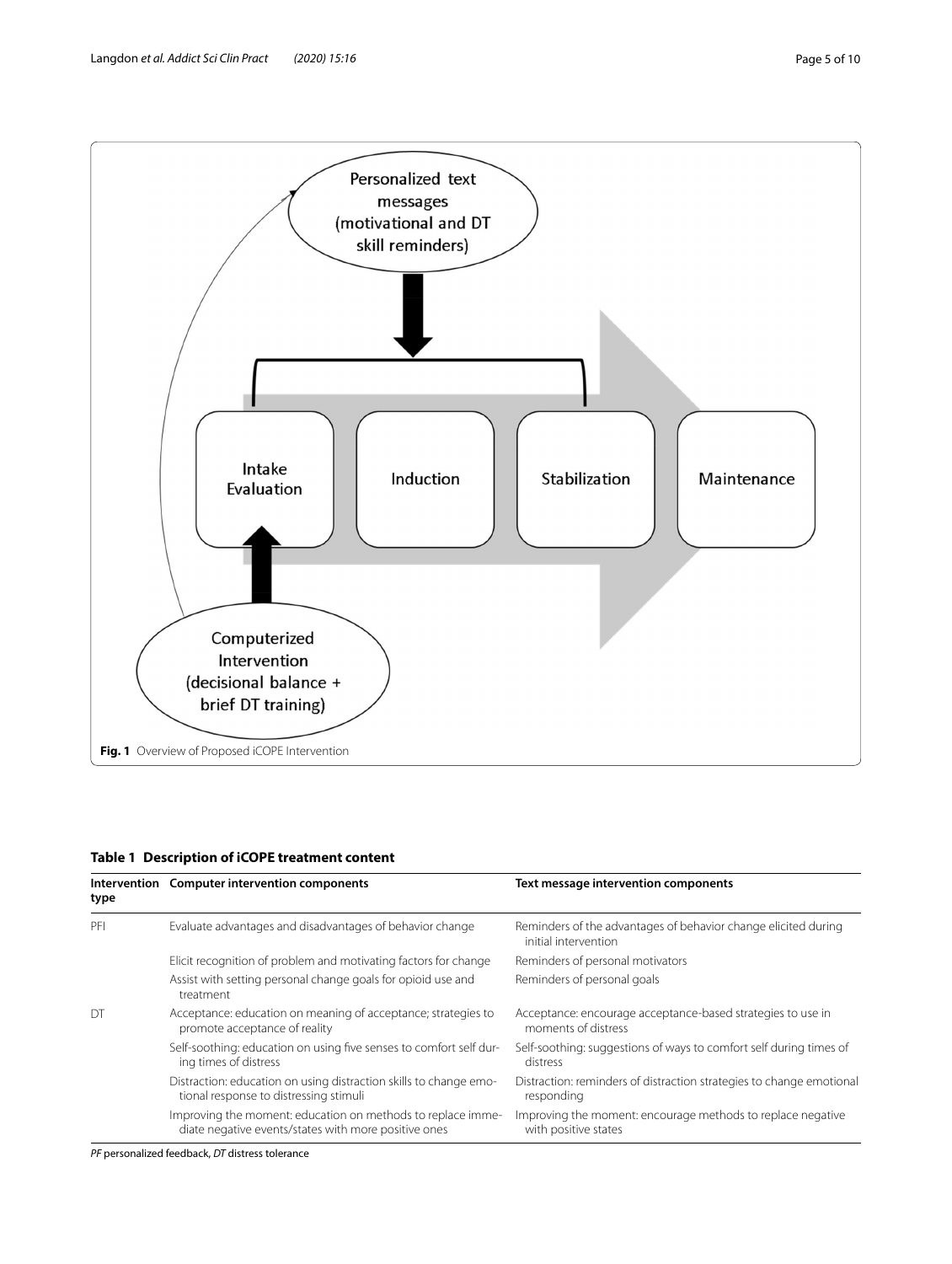initial 8 weeks of stabilization which are considered a "high-risk" period (see Fig. [1](#page-4-0)). The text messages will be personalized in nature and offer skills training (reminders of previously learned DT skills) and motivational messages (content directly derived from decisional balance exercise; see Table  $1$ ). The frequency and timing of text messages will be determined through prior formative work; however, we anticipate sending at least two automated text messages each day. A variety of messages will be delivered throughout the eight-week period and will create (a) a natural progression in skill-building, (b) continued motivation for engagement, and (c) responsiveness to participants' needs through personalization. We will create a variety of text messages that provide concrete DT skills as well as personalized messages reminding participants of their identifed goals and personal motivators (e.g., health, family, fnances). Further, we anticipate providing participant-driven text messages to provide tailored support in the moments needed. For example, if a participant texts "CRAVING" or "STRESS" to the automated program, indicating the need for additional support on that topic, the participant would receive a relevant skills-based message. Messages will be delivered to participants' personal cell phones using an automated computerized system based upon pre-specifed delivery algorithms [\[34](#page-9-3), [35\]](#page-9-4).

## **Treatment as usual (TAU)**

The TAU condition will consist of comprehensive outpatient buprenorphine treatment, including medication management, counseling, case management, and peer recovery. TAU was selected as the comparison condition as it represents a robust and evidence-based approach

## <span id="page-5-0"></span>**Table 2 Overview of timing of measurement**

to the treatment of OUD. The goal of this phase of treatment development is to evaluate the initial feasibility, acceptability and preliminary efficacy of the proposed intervention through a small pilot trial. Decisional frameworks used to select an appropriate control condition for randomized controlled trials for behavioral interventions suggest that at earlier stages of treatment development it may be favorable to select a TAU condition. Inclusion of a rigid control condition (e.g., health education condition) could result in the underestimation of the efect size and yield null findings in a trial with insufficient statistical power to detect efects [\[36\]](#page-9-5). TAU is currently the gold standard of care for treating this population, and therefore, an adequate control condition for this stage of development and evaluation.

## **Assessments**

## **Diagnostic and screening assessment**

During routine clinic procedures, patients are evaluated for the presence of DSM-5 OUD, active suicidality and/or psychosis, and interest in initiating buprenorphine through a shared decision-making process. A Demographic-Treatment History Questionnaire will assess gender, age, race/ethnicity, education, occupation, income, substance use treatment history, and access to a cell phone with text message capability (see Table [2](#page-5-0)).

## **Primary outcome**

The primary outcome of this study is percentage of days positive for drug use in between assessments (self-report and biochemically verified; see Table [2\)](#page-5-0). The interviewerdelivered Timeline Follow-Back will assess daily opioid use, other illicit substances (e.g., cocaine), and alcohol

| Measure                                      | Intake | 1-Week | 4-Weeks | 8-Weeks | 12-Weeks |
|----------------------------------------------|--------|--------|---------|---------|----------|
| Demographics-treatment history               | X      |        |         |         |          |
| Distress tolerance scale                     | X      | X      | Χ       | X       | Χ        |
| Mirror-tracing persistence task              | Χ      | Χ      | Χ       | Χ       | A        |
| Breath-holding task                          | X      | Х      | Χ       | X       | Χ        |
| Difficulties with emotional regulation scale | X      | X      | X       |         | Χ        |
| UPPS-P impulsive behavior scale              | X      | Χ      | Χ       | Χ       | X        |
| Positive affect negative affect schedule     | X      | X      | Χ       | Χ       | Χ        |
| Decisional balance scale                     | X      |        |         |         |          |
| Timeline follow-Back                         | X      | Χ      | Χ       | Χ       | Χ        |
| Urine toxicology screens                     | Х      | Χ      | Χ       |         | X        |
| Readiness ruler                              | X      | Χ      | Χ       |         | Χ        |
| Client satisfaction questionnaire            | X      |        |         |         |          |
| System usability scale                       |        |        |         | Χ       |          |
| Relative subjective count                    |        |        |         |         |          |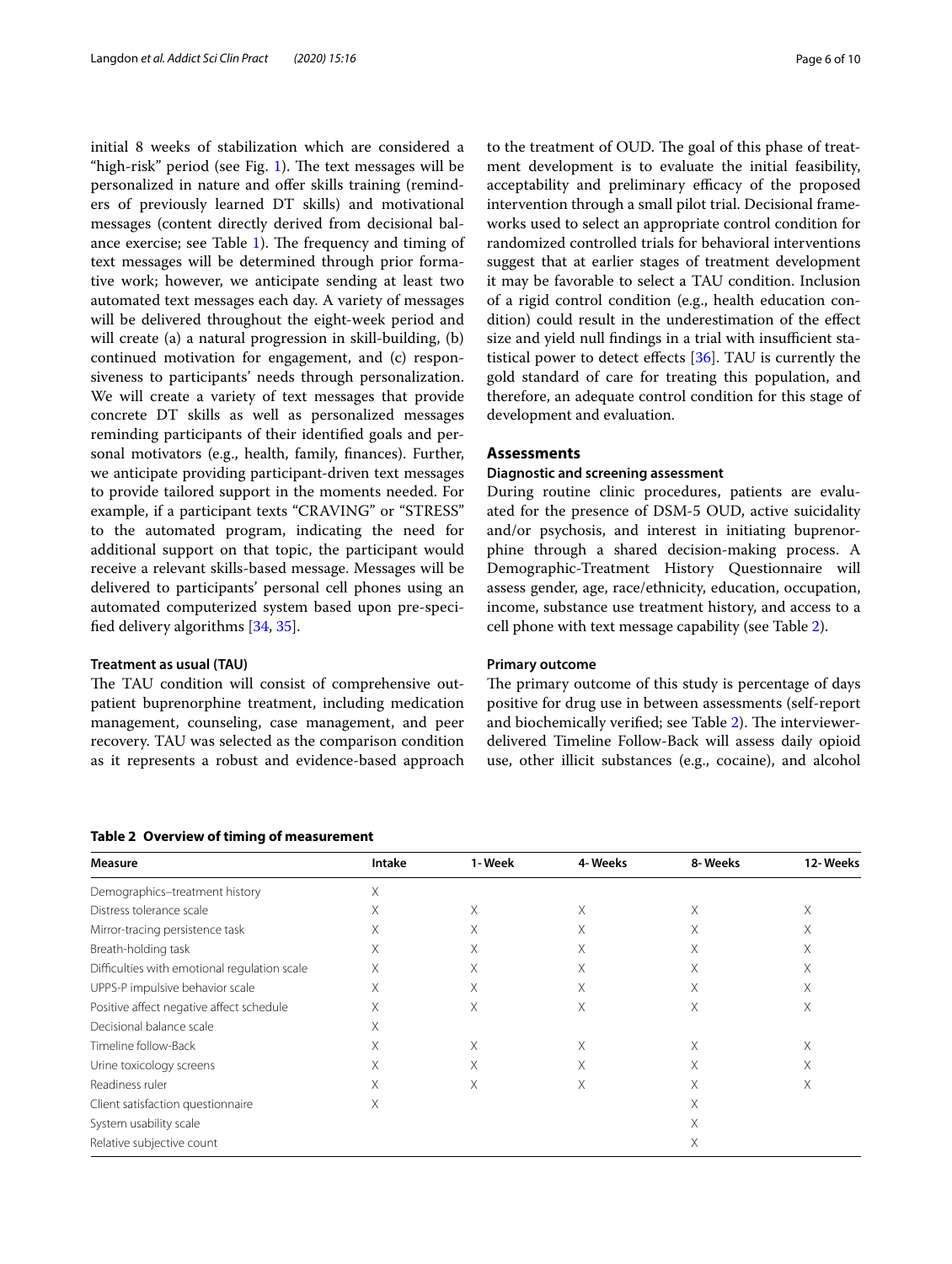use. It has demonstrated good reliability [\[37](#page-9-6)] and has been validated for the assessment of opioids and other substance use [\[38](#page-9-7)]. Urine Toxicology Screens will be administered at all time points to screen for the presence of opioids and other illicit substances.

## **Secondary outcomes**

This study will also evaluate other clinically-relevant outcomes, including: percentage of days positive for buprenorphine administration in between assessments (self-report via Timeline Follow-Back and biochemically verifed via Urine Toxicology Screens) and retention in treatment (see Table [2](#page-5-0)). Retention will be determined by the total number of clinic visits attended, and treatment discontinuation based on electronic medical record review. This study also seeks to identify potential mechanisms that may underlie the efficacy of iCOPE. Therefore, we have selected several other secondary outcomes of interest. These include motivation, distress tolerance, emotional and behavioral self-regulation skills, and negative affect (see Table  $2$ ). The readiness ruler assesses current level of motivation to change opioid use [\[39](#page-9-8)]. Self-reported DT will be assessed by the Distress tolerance scale [[40\]](#page-9-9), which evaluates general tolerance of psychological distress. Behavioral assessments of DT will include the computerized mirror-tracing persistence task [[41\]](#page-9-10) to assess psychological DT and a breath-holding task to assess physical DT. The positive affect and negative afect schedule will be used to evaluate negative afect throughout the study  $[42]$  $[42]$  $[42]$ . The difficulties with emotion regulation scale [[43\]](#page-9-12) will be used to assess the degree to which respondents experience dysregulated emotional states (emotional self-regulation). The UPPS-S impulsive behavior scale will assess a 5-factor model of impulsivity (behavioral self-regulation) [[44\]](#page-9-13).

## **Feasibility and acceptability**

Treatment satisfaction will be assessed by the client satisfaction questionnaire-8 [[45](#page-9-14)] following the computerized intervention delivered at intake and following the text message portion of the study. Usability and acceptability of the text message intervention will be evaluated by the system usability scale [[30](#page-8-28)[–32](#page-9-1)] while satisfaction will be assessed through *the* relative subjective count (rsc). Low RSC correlates with increased patient satisfaction; high RSC reflects poor acceptability of a technology [\[33\]](#page-9-2) see Table [2](#page-5-0).

## **Data analysis**

## **Overview**

Considering this is a pilot study, analyses will have the goal of establishing feasibility, acceptability, and estimation of efect sizes, with modest expectations for rejection of null hypotheses. As a frst step, the equivalence of treatment conditions regarding key baseline variables will be assessed. This will involve comparisons of treatment conditions on demographics and baseline levels of potential treatment moderators (e.g., gender and age). Should conditions difer on any characteristic, these variables will be placed in models as interactions with group assignment, along with its main efect, and also in a distinct model with the interaction removed. The model with the lowest Akaike Information Criterion (AIC) will be retained. Other preliminary analyses will include patterns of missing data, dropout rates, distributional properties of dependent and other measures, and correlations among outcome measures. Following the intent-to-treat principle, all randomized participants will be included in the analyses. Given the developmental nature of this study, our primary goal is to yield a stable estimate of the efect size rather than to fnd statistically signifcant differences. We are aware of the dangers of relying exclusively on small pilot studies to gauge the promise of novel interventions  $[46]$  $[46]$  $[46]$ . These effect size estimates have a large standard error, and we primarily will be examining a pattern of results that is supportive of iCOPE, at which point a full-scale trial will be designed to test for a clinically meaningful efect size. Group means on continuous variables typically begin to stabilize around 15 participants per group. For dichotomous or categorical variables, a larger sample size may be needed to provide stable odds ratios for efect size estimates. Our proposed sample size of 60 participants in iCOPE and 20 participants in HE will allow us to evaluate the potential of iCOPE to improve treatment outcomes while maximizing the number of participants in the iCOPE condition to fully assess the feasibility and acceptability of the intervention. A formal power analysis was not completed as this is a pilot trial, which is not designed to detect statistically signifcant diferences between intervention groups [\[55](#page-9-16)].

## **Primary pilot trial analyses**

Tests of the efects of treatment on the primary outcome variables (abstinence, adherence, retention) will be conducted using a fractional logit model [[47](#page-9-17)] estimated by Generalized Estimating Equations (GEE) [\[48,](#page-9-18) [49\]](#page-9-19). GEE is a quasi-likelihood estimation method of repeated measures for modeling of covariance structures when outcomes are correlated across time. It allows for inclusion of both categorical and continuous independent variables. The fractional logit model can be used for any fractional outcome with a range of 0 to 1 and can be readily implemented using SAS PROC GLIMMIX. An advantage of GEE over ANOVA is that GEE models address nesting by adjusting the standard errors of the test statistics based on the covariances (and variances) of nested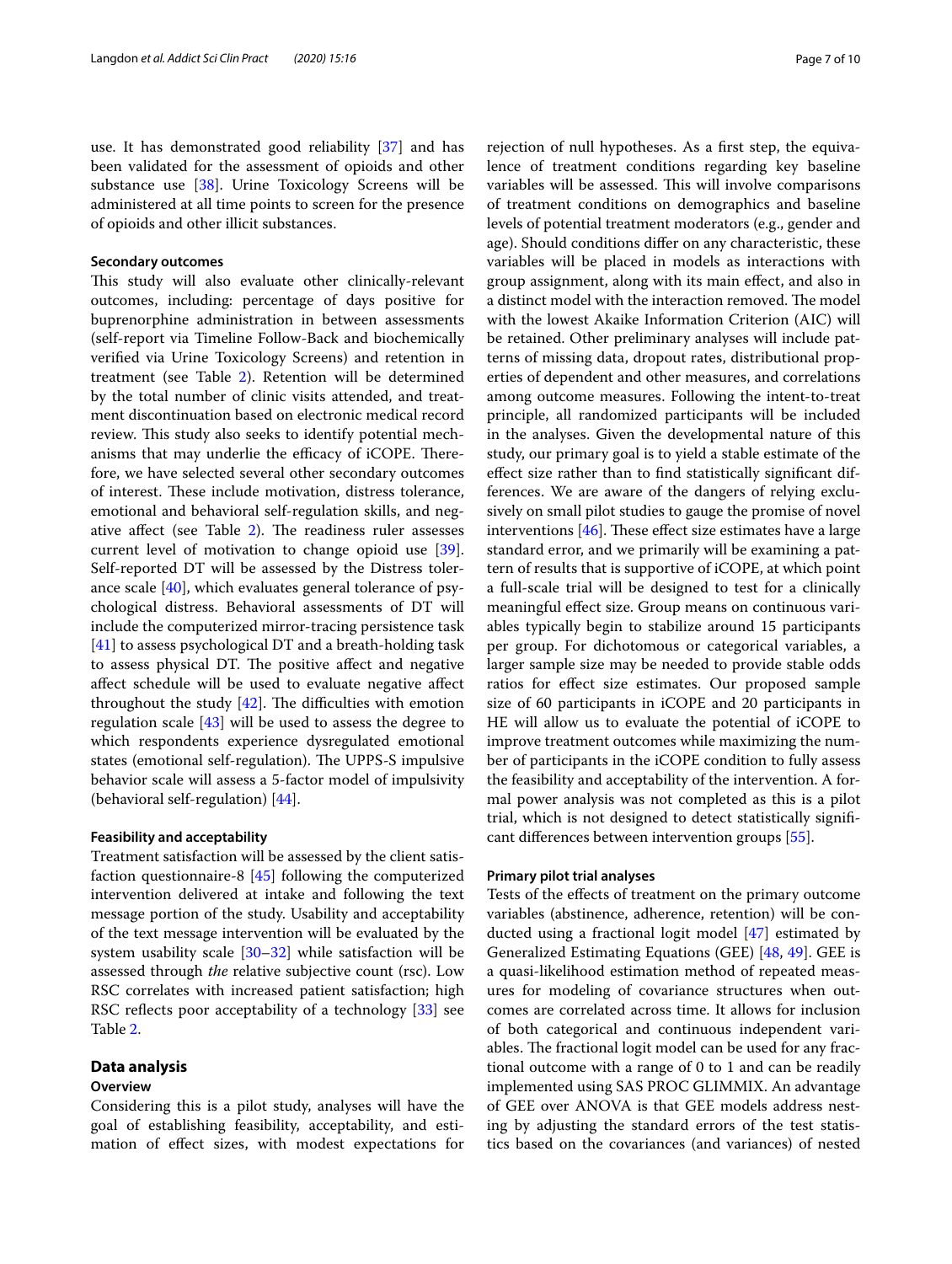observations, rather than depending on calculating differences. These variances and covariances can be modeled based on all data available. The primary, between groups, independent variable in the above GEE is treatment group. Variables measured at baseline will be examined using screening runs prior to primary analyses to see which of these baseline variables are most strongly associated with the outcomes. Those that show significant relations with outcome will be entered as additional covariates in the primary analyses unless there are concerns of multicollinearity. The linear effect of time also will be included as a covariate in these analyses. We will test for non-linear (i.e., linear plus quadratic) efects of time for the repeated measures. Analyses will be conducted separately on two overlapping samples. Following the intent-to-treat principle, all randomized participants will be included in the first set of analyses. This is the most conservative approach and represents our main outcome analysis. We also will conduct analyses on subjects who completed the computer-based intervention, the "as-treated" analysis. Although subject to more bias, especially if dropout is a problem, this latter approach answers more directly the question of intervention efficacy by providing an estimate of the maximal efects attained by an intervention. Similar results with both approaches increases confdence in the fndings.

## **Exploratory analyses**

Potential treatment mechanisms (motivation, distress tolerance, emotional and behavioral self-regulation skills, and negative afect) will be examined separately, rather than simultaneously, given our limited sample size and ability to tease apart the relative contributions of related variables. Mediation analyses will be temporally ordered, such that mediators are assessed after the intervention (controlling for baseline levels of mediators), and outcomes will be assessed at a later time point than the mediators (controlling for baseline levels of outcomes). Though power will be limited, these analyses will at least inform us whether the hypothesized mediators are (a) likely to be infuenced by treatment and (b) are likely to associate with our primary outcomes. Conducting these analyses will also provide information to plan a future, larger-scale trial.

## **Discussion**

The prevalence of OUD has reached epidemic rates in United States, and opioid-involved overdoses are now the country's leading cause of injury deaths [\[50](#page-9-0)]. MOUD, including the use of buprenorphine, is efective at producing signifcant reductions in illicit opioid use as well as improvements in health-related outcomes (e.g., reduced risk of HIV)  $[6, 51]$  $[6, 51]$  $[6, 51]$  $[6, 51]$  $[6, 51]$ . However, despite the many advantages associated with buprenorphine treatment, nearly half of participants are unable to achieve stabilization [\[7](#page-8-6)], and many patients lapse or discontinue treatment in the initial weeks  $[8]$  $[8]$ . This is notable as early lapses are related to poor treatment prognosis and retention  $[8, 52]$  $[8, 52]$  $[8, 52]$  $[8, 52]$ . Given high rates of noncompliance and/ or discontinuation, there have been recent calls to fnd innovative interventions to enhance motivation, adherence, and retention in buprenorphine treatment [[53](#page-9-22)].

Consistent with a negative reinforcement model of substance use, aversive internal states, that occur in the context of early periods of abstinence, may contribute to difficulties with buprenorphine stabilization  $[54]$  $[54]$  $[54]$ . Accordingly, an intervention that (a) cultivates motivation for abstinence over and above the reinforcing efects of opioids and (b) teaches adaptive strategies for tolerating physical and psychological discomfort may optimize stabilization on buprenorphine to improve the likelihood of long-term recovery. This Stage 1 behavioral treatment development trial seeks to develop, and pilot test, an innovative digital health intervention that aims to enhance motivation to engage in treatment and increase tolerance of distress to facilitate buprenorphine stabilization by providing skills training and motivational reminders in 'real-time.'

At the conclusion of this study, our goals are to (1) evaluate the feasibility, acceptability, and preliminary efficacy of the  $iCOPE$  intervention components and  $(2)$ explore potential mechanisms underlying the efects of the intervention. Results of this study will be used to determine whether to proceed with further testing through a large-scale, fully-powered trial. Even if this study produces null efects of the proposed intervention, the data will still yield valuable information to inform future intervention development efforts.

This work has the potential to improve treatment outcomes by reducing illicit opioid use, increasing adherence/retention, and preventing future incidence of overdose. If successful, this study has high clinical and public health signifcance by developing and pilot testing the preliminary efficacy of an intervention that may reach a high-risk and vulnerable segment of the population. Further, by leveraging digital health platforms, this proposal has the potential for high scalability and impact.

#### **Abbreviations**

OUD: Opioid use disorder; MOUD: Medications for opioid use disorder; DT: Distress tolerance; PFI: Personalized feedback intervention; TAU: Treatmentas-usual; DSM-5: Diagnostic and statistical manual of mental disorders, 5th Edition; RSC: Relative subjective count; AIC: Akaike information criterion; GEE: Generalized estimating equations.

#### **Acknowledgements**

Not applicable.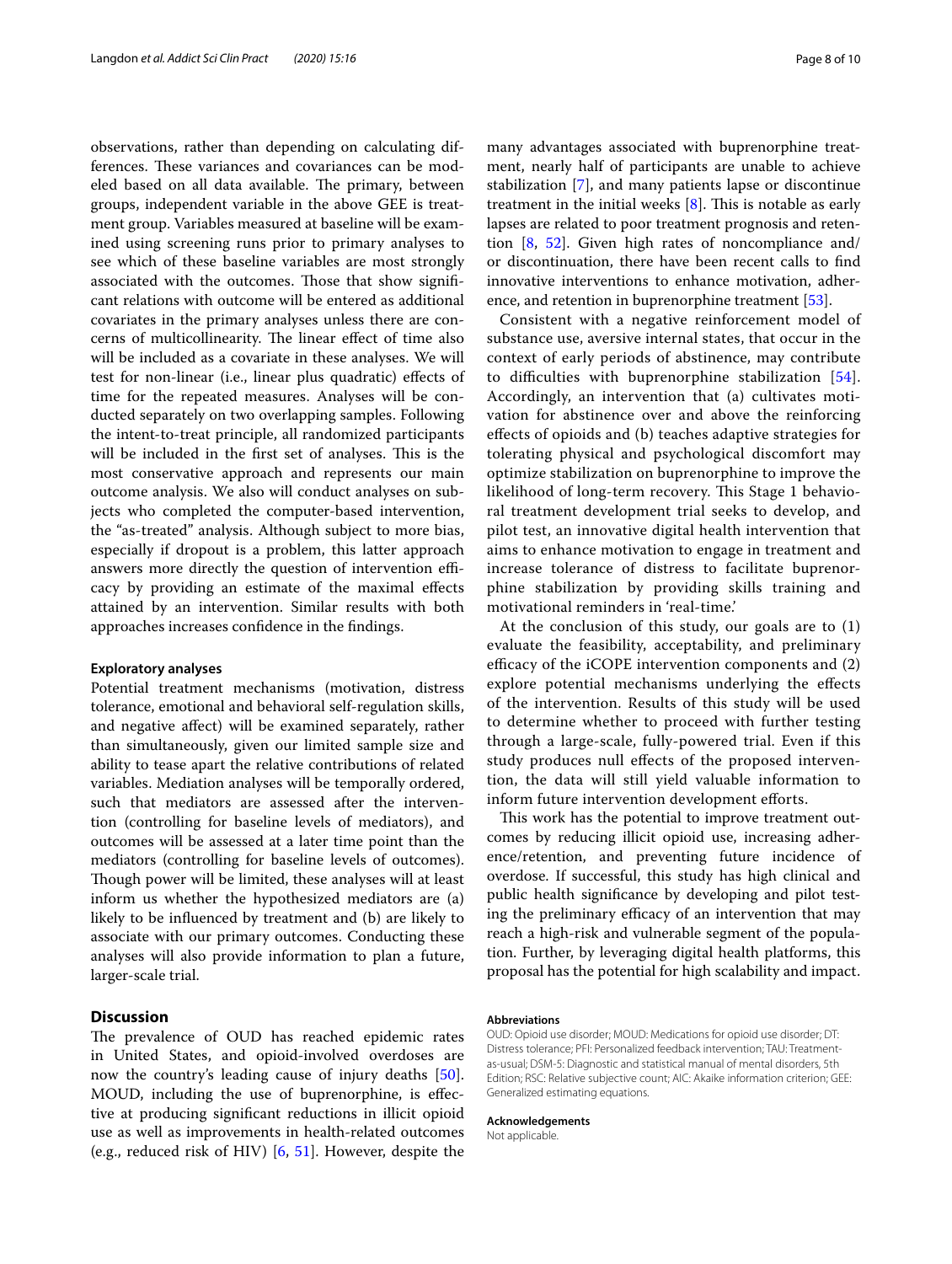#### **Authors' contributions**

KJL is the Principal Investigator for the study, led the conceptualization of the study and the drafting of the original grant proposal, and developed a frst draft of the manuscript. SR, KC, MLR and JR are mentors, and CS is the research assistant of the study. SR, KC, MLR and JR also contributed to the writing of the original grant proposal and successive drafts of the manuscript. CS contributed to successive drafts of the manuscript. All authors read and approved the final manuscript.

#### **Funding**

Research reported in this publication was supported by the National Institute on Drug Abuse of the National Institutes of Health under Award Number K23DA046482 awarded to Dr. Langdon. Drs. Rich, Ramsey, Ranney and Langdon are all supported, in part by a National Institute of General Medical Studies Grant (P20 GM125507). The content is solely the responsibility of the authors and does not necessarily represent the official views of the National Institutes of Health.

#### **Availability of data and materials**

Not applicable.

#### **Ethics approval and consent to participate**

The work described has been carried out in accordance with The Code of Ethics of the World Medical Association (Declaration of Helsinki) for experiments involving human subjects, and the procedures have been approved by the Lifespan Institutional Review Board.

#### **Consent for publication**

Not applicable.

## **Competing interests**

The authors declare that they have no competing interests.

#### **Author details**

<sup>1</sup> Department of Psychiatry, Rhode Island Hospital, 146 West River Street, Suite 11A, Providence, RI 02904, USA. <sup>2</sup> Department of Psychiatry and Human Behavior, Alpert Medical School of Brown University, Providence, USA.<sup>3</sup> Department of Medicine, Alpert Medical School of Brown University, Providence, USA. <sup>4</sup> Division of General Internal Medicine, Department of Medicine, Rhode Island Hospital, Providence, USA.<sup>5</sup> Department of Emergency Medicine, Alpert Medical School Brown University, Providence, USA. 6 Department of Behavioral and Social Sciences, Brown University School of Public Health, Providence, USA.<sup>7</sup> Brown University School of Public Health, Center for Alcohol and Addiction Studies, Providence, USA. <sup>8</sup> Emergency Digital Health Innovation Program, Brown University, Providence, USA. 9 Department of Epidemiology, Brown University School of Public Health, Providence, USA.

## Received: 26 November 2019 Accepted: 17 April 2020 Published online: 29 April 2020

#### **References**

- <span id="page-8-0"></span>1. Scholl L, Seth P, Kariisa M, Wilson N, Baldwin G. Drug and opioid-involved overdose deaths–United States, 2013–2017. Morb Mortal Wkly Rep. 2018;67:1419–27.
- <span id="page-8-1"></span>2. 2017 National Survey on Drug Use and Health, Mortality in the United States; 2016.
- <span id="page-8-2"></span>3. National Academies of Sciences, Engineering, and Medicine; 2019.
- <span id="page-8-3"></span>4. Boothby LA, Doering PL. Buprenorphine for the treatment of opioid dependence. Am J Health Syst Pharm. 2007;64:266–72.
- <span id="page-8-4"></span>5. Medication-Assisted Treatment Buprenorphine. In: Substance Abuse and Mental Health Services Administration. 2016. [https://www.samhsa.gov/](https://www.samhsa.gov/medication-assisted-treatment/treatment/buprenorphine) [medication-assisted-treatment/treatment/buprenorphine](https://www.samhsa.gov/medication-assisted-treatment/treatment/buprenorphine). Accessed 11 Nov 2019.
- <span id="page-8-5"></span>6. Thomas CP, Fullerton CA, Kim M, Montejano L, Lyman DR, Dougherty RH, et al. Medication-assisted treatment with buprenorphine: assessing the evidence. Psychiatric Serv. 2014;65:158–70.
- <span id="page-8-6"></span>7. Hser YI, Saxon AJ, Huang D, Hasson A, Thomas C, Hillhouse M, et al. Treatment retention among patients randomized to buprenorphine/naloxone compared to methadone in a multi-site trial. Addiction. 2014;109:79–87.
- <span id="page-8-7"></span>8. Stein MD, Herman DS, Kettavong M, Cioe PA, Friedmann PD, Tellioglu T, et al. Antidepressant treatment does not improve buprenorphine retention among opioid-dependent persons. J Subst Abuse Treat. 2010;39:157–66.
- <span id="page-8-8"></span>9. Novak A, Burgess ES, Clark M, Zvolensky MJ, Brown RA. Anxiety sensitivity, self-reported motives for alcohol and nicotine use, and level of consumption. J Anxiety Disord. 2003;17:165–80.
- <span id="page-8-9"></span>10. McHugh RK, Kneeland ET. Afective vulnerability in substance use disorders. Curr Opin Psychol. 2019;30:54–8.
- <span id="page-8-10"></span>11. Brown RA, Lejuez CW, Kahler CW, Strong DR. Distress tolerance and duration of past smoking cessation attempts. J Abnorm Psychol. 2002;111:180–5.
- <span id="page-8-11"></span>12. Lejuez CW, Paulson A, Daughters SB, Bornovalova MA, Zvolensky MJ. The association between heroin use and anxiety sensitivity among inner-city individuals in residential drug use treatment. Behav Res Ther. 2006;44:667–77.
- <span id="page-8-12"></span>13. Trafton JA, Giford EV. Behavioral reactivity and addiction: the adaptation of behavioral response to reward opportunities. J Neuropsychiatry Clin Neurosci. 2008;20:23–35.
- <span id="page-8-13"></span>14. McHugh RK, Otto MW. Profles of distress intolerance in a substancedependent sample. Am J Drug Alcohol Abuse. 2012;38:161–5.
- <span id="page-8-14"></span>15. McHugh RK, Weiss RD, Cornelius M, Martel MO, Jamison RN, Edwards RR. Distress intolerance and prescription opioid misuse among patients with chronic pain. J Pain. 2016;17:806–14.
- <span id="page-8-15"></span>16. Daughters SB, Lejuez CW, Bornovalova MA, Kahler CW, Strong DR, Brown RA. Distress tolerance as a predictor of early treatment dropout in a residential substance abuse treatment facility. J Abnormal Psychol. 2005;114(4):729.
- <span id="page-8-16"></span>17. Strong DR, Brown RA, Sims M, Herman DS, Anderson BJ, Stein MD. Persistence during stress-challenge predicts lapse to opiate use during buprenorphine treatment. J Addiction Med. 2012;6:19–25.
- <span id="page-8-17"></span>18. Daughters SB, Lejuez CW, Kahler CW, Strong DR, Brown RA. Psychological distress tolerance and duration of most recent abstinence attempt among residential treatment-seeking substance abusers. Psychol Addictive Behaviors. 2005;19(2):208.
- <span id="page-8-18"></span>19. Bornovalova MA, Gratz KL, Daughters SB, Hunt ED, Lejuez CW. Initial RCT of a distress tolerance treatment for individuals with substance use disorders. Drug Alcohol Depend. 2012;122:70–6.
- <span id="page-8-19"></span>20. Janis IL, Mann L. Decision-making: a psychological analysis of confict, choice, and commitment. New York: The Free Press; 1997.
- <span id="page-8-20"></span>21. Collins SE, Kirouac M, Lewis MA, Witkiewitz K, Carey KB. Randomized controlled trial of web-based decisional balance feedback and personalized normative feedback for college drinkers. J studies Alcohol Drugs. 2014;75(6):982–92.
- <span id="page-8-21"></span>22. Lee CM, Neighbors C, Kilmer JR, Larimer ME. A brief, web-based personalized feedback selective intervention for college student marijuana use: a randomized clinical trial. Psychol Addict Behav. 2010;24:265–73.
- <span id="page-8-22"></span>23. [http://www.pewinternet.org/fact-sheet/mobile/;](http://www.pewinternet.org/fact-sheet/mobile/) Accessed Jan 12, 2017.
- <span id="page-8-23"></span>24. Head KJ, Noar SM, Iannarino NT, Harrington NG. Efficacy of text messagebased interventions for health promotion: a meta-analysis. Soc Sci Med. 2013;97:41–8.
- <span id="page-8-24"></span>25. Muench F, Weiss RA, Kuerbis A, Morgenstern J. Developing a theory driven text messaging intervention for addiction care with user driven content. Psychol Addictive Behavior. 2013;27:315–21.
- <span id="page-8-25"></span>26. Onken LS, Carroll KM, Shoham V, Cuthbert BN, Riddle M. Re-envisioning clinical science: unifying the discipline to improve the public health. Clin Psychol Sci. 2014;2(1):22–34.
- <span id="page-8-26"></span>27. Ritchie J, et al. Qualitative research practice: a guide for social science students and researchers. Tucson: Sage Publishing; 2013.
- 28. Gale NK, et al. Using the framework method for the analysis of qualitative data in multidisciplinary health research. BMC Med Res Methodol. 2013;13:117.
- <span id="page-8-27"></span>29. Smith J, Firth J. Qualitative data analysis: the framework approach. Nurse Res. 2011;18:52–62.
- <span id="page-8-28"></span>30. Brooker J. Digital Equipment Co Ltd. United Kingdom: Reading; 1986.
- 31. Bevan N, Kirakowski J, Maissel J. What is Usability? In: Bullinger H-J, editor. Human aspects in computing: design and use of interactive systems and work with terminals. Amsterdam: Elsevier; 1991.